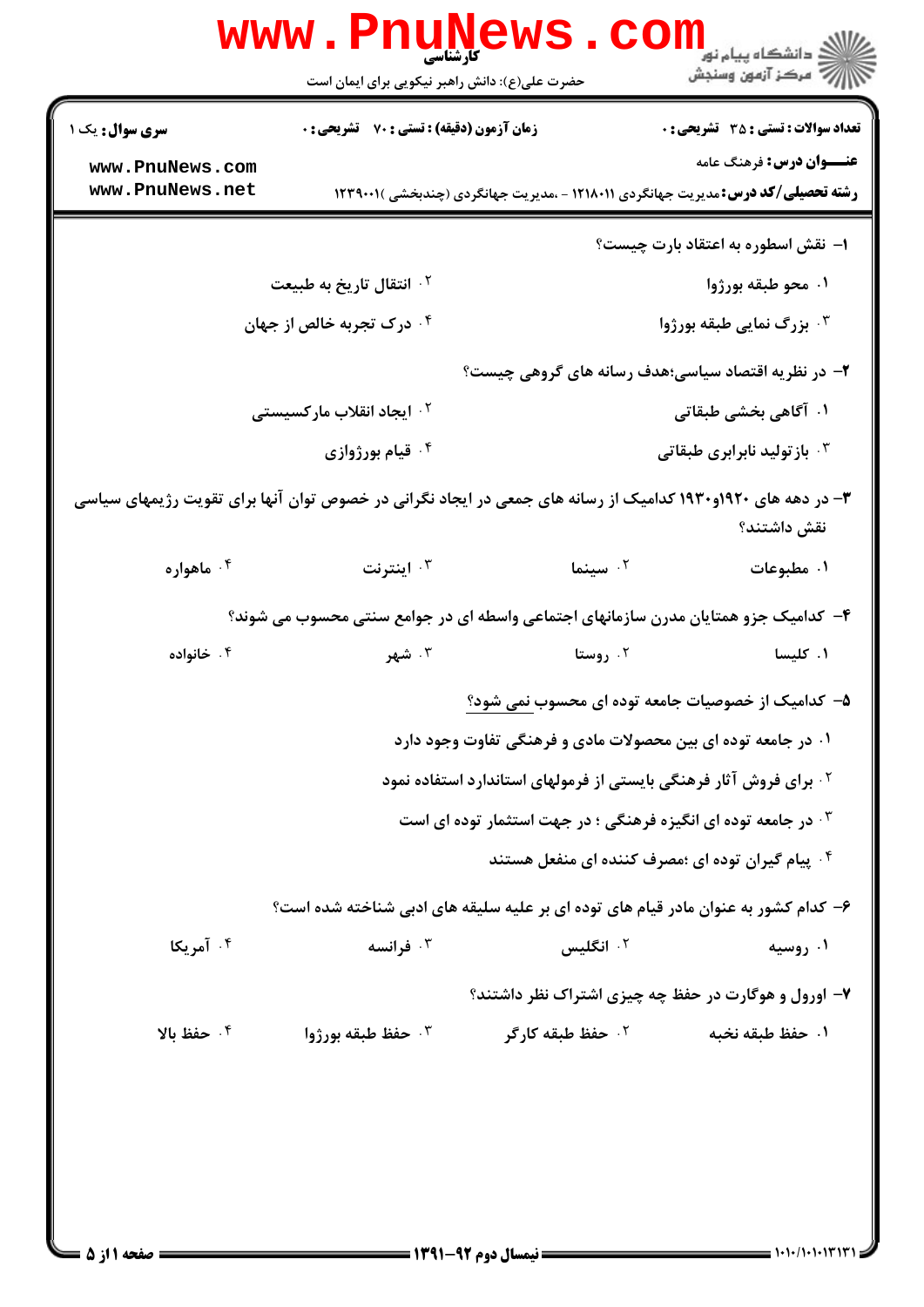|                                    | <b>www.PnuNews</b><br>حضرت علی(ع): دانش راهبر نیکویی برای ایمان است                                                |                                                                              | الا دانشگاه پیام نور<br>الا دانشگاه پیام نور<br>الاست                                                                       |
|------------------------------------|--------------------------------------------------------------------------------------------------------------------|------------------------------------------------------------------------------|-----------------------------------------------------------------------------------------------------------------------------|
| <b>سری سوال :</b> ۱ یک             | <b>زمان آزمون (دقیقه) : تستی : 70 قشریحی : 0</b>                                                                   |                                                                              | <b>تعداد سوالات : تستي : 35 ٪ تشریحي : 0</b>                                                                                |
| www.PnuNews.com<br>www.PnuNews.net |                                                                                                                    |                                                                              | <b>عنـــوان درس:</b> فرهنگ عامه<br><b>رشته تحصیلی/کد درس:</b> مدیریت جهانگردی ۱۲۱۸۰۱۱ - ،مدیریت جهانگردی (چندبخشی )۲۳۹۰۰۱ ۱ |
|                                    | ۸− به اعتقاد هبدیژ؛چرا آمریکاگرایی به وحدت و یگپارچگی پیش بینی شده از سوی منتقدان فرهنگ توده ای دست <u>نیافت</u> ؟ |                                                                              |                                                                                                                             |
|                                    |                                                                                                                    |                                                                              | ۰۱ آمریکا افراد را به موضوع تبدیل می کند                                                                                    |
|                                    |                                                                                                                    |                                                                              | <b>1. آمریکا مهد علم و عقلانیت است</b>                                                                                      |
|                                    | ۰۳ آمریکا گرایی با پوپولیسم توده ها برابر است                                                                      |                                                                              |                                                                                                                             |
|                                    |                                                                                                                    | ۰۴ فرهنگ عامه آمریکا منبع غنی از نشانه ها را ارائه می کند                    |                                                                                                                             |
|                                    |                                                                                                                    |                                                                              | ۹– کدامیک از موارد زیر جزو انتقادات وارد شده بر نظریه فرهنگ توده ای <u>نیست؟</u>                                            |
|                                    |                                                                                                                    |                                                                              | ۰۱ نظریه فرهنگ توده ای به شدت دمکراتیک است                                                                                  |
|                                    |                                                                                                                    |                                                                              | <b>گ نظریه فرهنگ توده ای نخبه گرا است</b>                                                                                   |
|                                    |                                                                                                                    | ۰ <sup>۳</sup> نظریه فرهنگ توده ای درک کافی از تغییرات اجتماعی ؛تاریخی ندارد |                                                                                                                             |
|                                    | <sup>۰۴</sup> این نظریه؛معرف مصرف فرهنگ عامه بوسیله تمام اقشار جامعه تا حدودی مشکل سایرین بوده است.                |                                                                              |                                                                                                                             |
|                                    | ۱۰- دلیل فرار اعضای مکتب فرانکفورت به دیگر کشورهای اروپای غربی و آمریکای شمالی در دهه۱۹۳۰ چه بود؟                  |                                                                              |                                                                                                                             |
|                                    | ۰ <sup>۲</sup> سرکوب توتالیتر راست                                                                                 |                                                                              | ۰۱ جنگ جهانی اول                                                                                                            |
|                                    | <sup>۴</sup> ۰ جذابیت محیط علمی انگلیس                                                                             |                                                                              | ۰ <sup>۳</sup> به قدرت رسیدن حزب نازی                                                                                       |
|                                    | 1۱– به باور آدورنو و هورکهایمر ؛کدام عامل مانع از رشد افراد خودمختار و مستقلی می شود که بتوانند هوشیارانه برای خود |                                                                              | تصميم بگيرند؟                                                                                                               |
|                                    | ۰ <sup>۲</sup> موسیقی عامه                                                                                         |                                                                              | ۰۱ سرمایه داری                                                                                                              |
|                                    | ۰۴ آزادی لجام گسیخته                                                                                               |                                                                              | روشنگری $\cdot^{\mathsf{y}}$                                                                                                |
|                                    | ۱۲– به اعتقاد اندیشمندان مکتب فرانکفورت کدام عامل ؛ ایجاد نیازهای غیر واقعی و سرکوب نیازهای واقعی را تضمین می      |                                                                              | كند؟                                                                                                                        |
| ۰۴ هژمونی                          | رسانه های مستقل $\cdot^{\mathtt{w}}$                                                                               | <sup>۲.</sup> بت وارگی کالا                                                  | ۱. صنعت فرهنگ                                                                                                               |
|                                    |                                                                                                                    |                                                                              | ۱۳– اصطلاح سیمان اجتماعی در مورد موسیقی عامه از آن کیست؟                                                                    |
| ۰۴ آدورنو                          | ۰۳ مرداک                                                                                                           | ۰ <sup>۲</sup> هورکهایمر                                                     | ۰۱ بنیامین                                                                                                                  |
|                                    |                                                                                                                    |                                                                              |                                                                                                                             |
|                                    |                                                                                                                    |                                                                              |                                                                                                                             |
| = صفحه 2 از 5 =                    |                                                                                                                    | <b>ــــــــــــــــ نیمسال دوم ۹۲-۱۳۹۱ ـــ</b>                               | = ۱۰۱۰/۱۰۱۰۱۳۱۳۱                                                                                                            |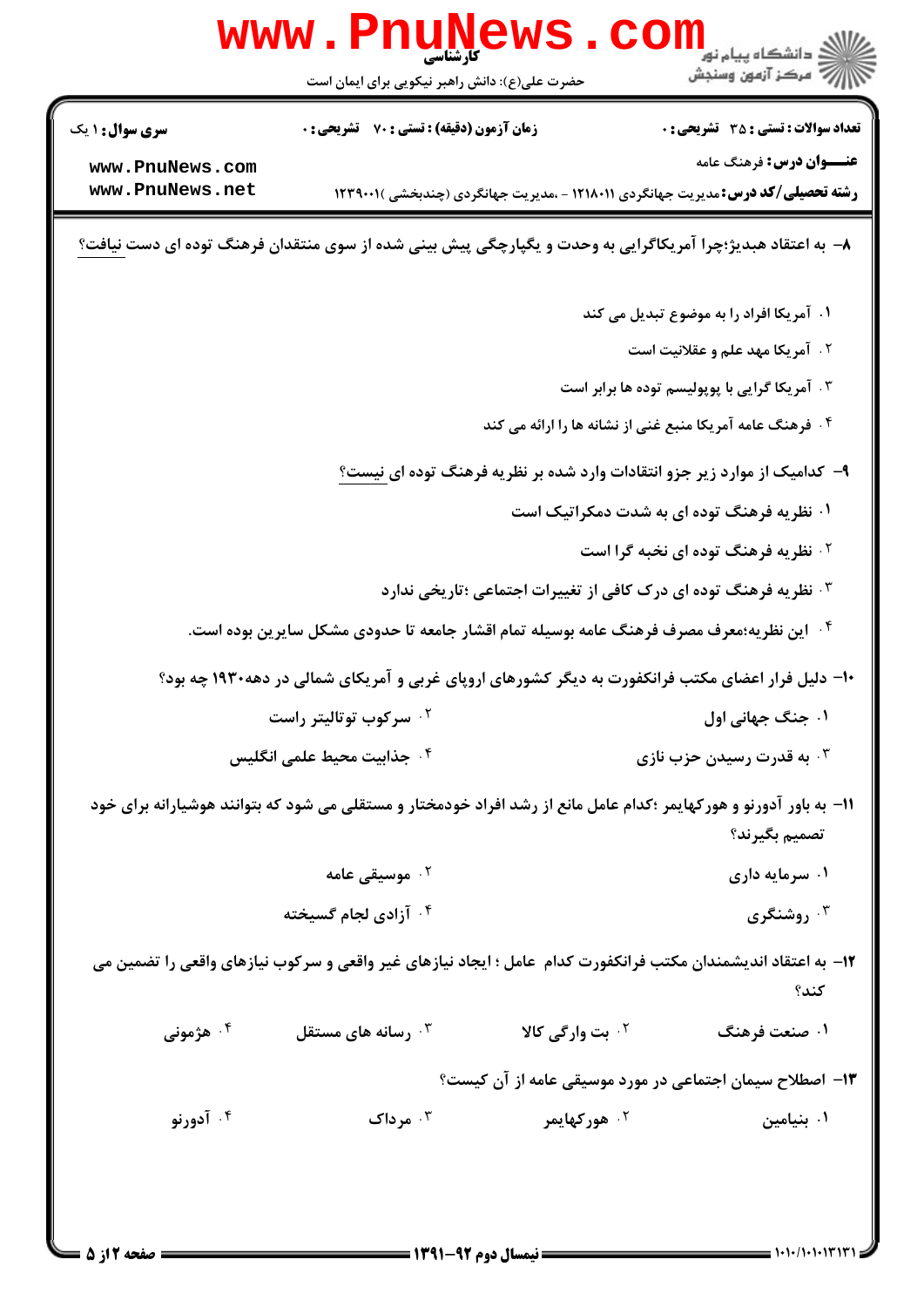|                                                                                                                  | <b>www.PnuNews</b><br>کارشناسی<br>حضرت علی(ع): دانش راهبر نیکویی برای ایمان است                                                                  |                                                                                                | الان دانشگاه پيام نور <mark>- -</mark><br>//// - مرکز آزمون وسنجش |
|------------------------------------------------------------------------------------------------------------------|--------------------------------------------------------------------------------------------------------------------------------------------------|------------------------------------------------------------------------------------------------|-------------------------------------------------------------------|
| سری سوال: ۱ یک                                                                                                   | زمان آزمون (دقیقه) : تستی : 70 قشریحی : 0                                                                                                        |                                                                                                | <b>تعداد سوالات : تستی : 35 تشریحی : 0</b>                        |
| www.PnuNews.com<br>www.PnuNews.net                                                                               |                                                                                                                                                  | <b>رشته تحصیلی/کد درس:</b> مدیریت جهانگردی ۱۲۱۸۰۱۱ - ،مدیریت جهانگردی (چندبخشی )۲۳۹۰۰۱ (       | <b>عنـــوان درس:</b> فرهنگ عامه                                   |
|                                                                                                                  |                                                                                                                                                  | ۱۴– به نظر متفکران ًمکتب فرانکفورت ؛دلیل واقع نشدن انقلاب کارگری چیست؟                         |                                                                   |
|                                                                                                                  | <sup>۲ .</sup> تمایز بین نیازهای کاذب و واقعی<br>۰۱ شکست مارکسیسم در تطبیق با جهان جدید                                                          |                                                                                                |                                                                   |
|                                                                                                                  | ۰۴ بسط قدرت هژمونیک سرمایه داری                                                                                                                  | ۰۳ عدم توجه مارکسیسم به نظریه                                                                  |                                                                   |
|                                                                                                                  |                                                                                                                                                  | ۱۵– کدام اندیشمند سعی نمود تا رشته زبان شناسی ساختارگرا را به عنوان یک رشته مستقل تثبیت نماید؟ |                                                                   |
| ۰۴ هوگارت                                                                                                        | ۰۳ سوسور                                                                                                                                         | ۰ <sup>۲</sup> بارت                                                                            | ۰۱ استرواس                                                        |
|                                                                                                                  |                                                                                                                                                  | ۱۶- کدام متفکر به دلیل وارد نمودن نگرشها و روشهای ساختارگرایانه در مردم شناسی شهرت یافت؟       |                                                                   |
| ۰ <sup>۴</sup> فیرگلوک                                                                                           | استراوس '' $\cdot$                                                                                                                               | ۰ <sup>۲</sup> سوسور                                                                           | ۰۱ بارت                                                           |
|                                                                                                                  |                                                                                                                                                  | ۱۷– استراوس؛ اسطوره سرخپوستان ایروکوا و الگونکین را شبیه به کدام اسطوره می داند؟               |                                                                   |
| ۰۴ اسطوره راما و رامایا                                                                                          | اسطوره نارسیس $\cdot$ ۳                                                                                                                          | ۰ <sup>۲</sup> اسطوره سیاوش                                                                    | ۰۱ اسطوره اودیپ                                                   |
|                                                                                                                  |                                                                                                                                                  | ۱۸– کدامیک جزو ایرادات وارد شده بر نظرات استرواس <u>نیست؟</u>                                  |                                                                   |
|                                                                                                                  | <sup>۲</sup> ۰ انتخاب مثالهای منتخب و تبعیض آمیز                                                                                                 |                                                                                                | ۰۱ داشتن خصوصیات ایدآلیسم و ساده سازی                             |
|                                                                                                                  | ۰۴ پر اهمیت شمردن تاریخ در تحلیل                                                                                                                 | ن فقدان اعتبار تجربی $\cdot$                                                                   |                                                                   |
|                                                                                                                  | ۱۹- با بررسی نظریات مارکس متوجه می شویم که اگر طبقه کارگر بخواهد به طرز موثری با طبقه حاکم سرمایه دار مبارزه کند<br>بایستی به چه اقدامی دست زند؟ |                                                                                                |                                                                   |
|                                                                                                                  |                                                                                                                                                  | ۰۱ بایستی به قبول تاریخی سرمایه داری دست یابد                                                  |                                                                   |
|                                                                                                                  |                                                                                                                                                  | <sup>۰۲</sup> بایستی به ابزار تولید و توزیع نظریات خود دست یابد                                |                                                                   |
|                                                                                                                  |                                                                                                                                                  | بایستی از نیازهای واقعی به نیاز غیر واقعی حرکت کند $\cdot$                                     |                                                                   |
|                                                                                                                  |                                                                                                                                                  | ۰۴ بایستی به نقش هژمونی و آراء عمومی توجه بیشترنماید                                           |                                                                   |
|                                                                                                                  |                                                                                                                                                  | ۲۰– نظریه اقتصاد سیاسی در همدستی یا استقلال کدام گروه با طبقه حاکم در نوسان است؟               |                                                                   |
|                                                                                                                  | ۰ <sup>۲</sup> گروه متخصصان                                                                                                                      |                                                                                                | <b>۱. گروه رسانه های جمعی</b>                                     |
|                                                                                                                  | ۰۴ گروه بورژوا                                                                                                                                   |                                                                                                | ۰ <sup>۳</sup> گروه کارگر                                         |
| <b>۲۱</b> - در تفسیر آلتوسر ؛ نظام سرمایه داری مهارتهای تکنیکی و رفتاری را از چه طریقی به کارگران انتقال می دهد؟ |                                                                                                                                                  |                                                                                                |                                                                   |
| ۰۴ زیرساخت                                                                                                       | ايدئولوژي $\cdot$                                                                                                                                | ۰۲ رسانه ها                                                                                    | ۰۱ مدارس                                                          |
|                                                                                                                  |                                                                                                                                                  |                                                                                                |                                                                   |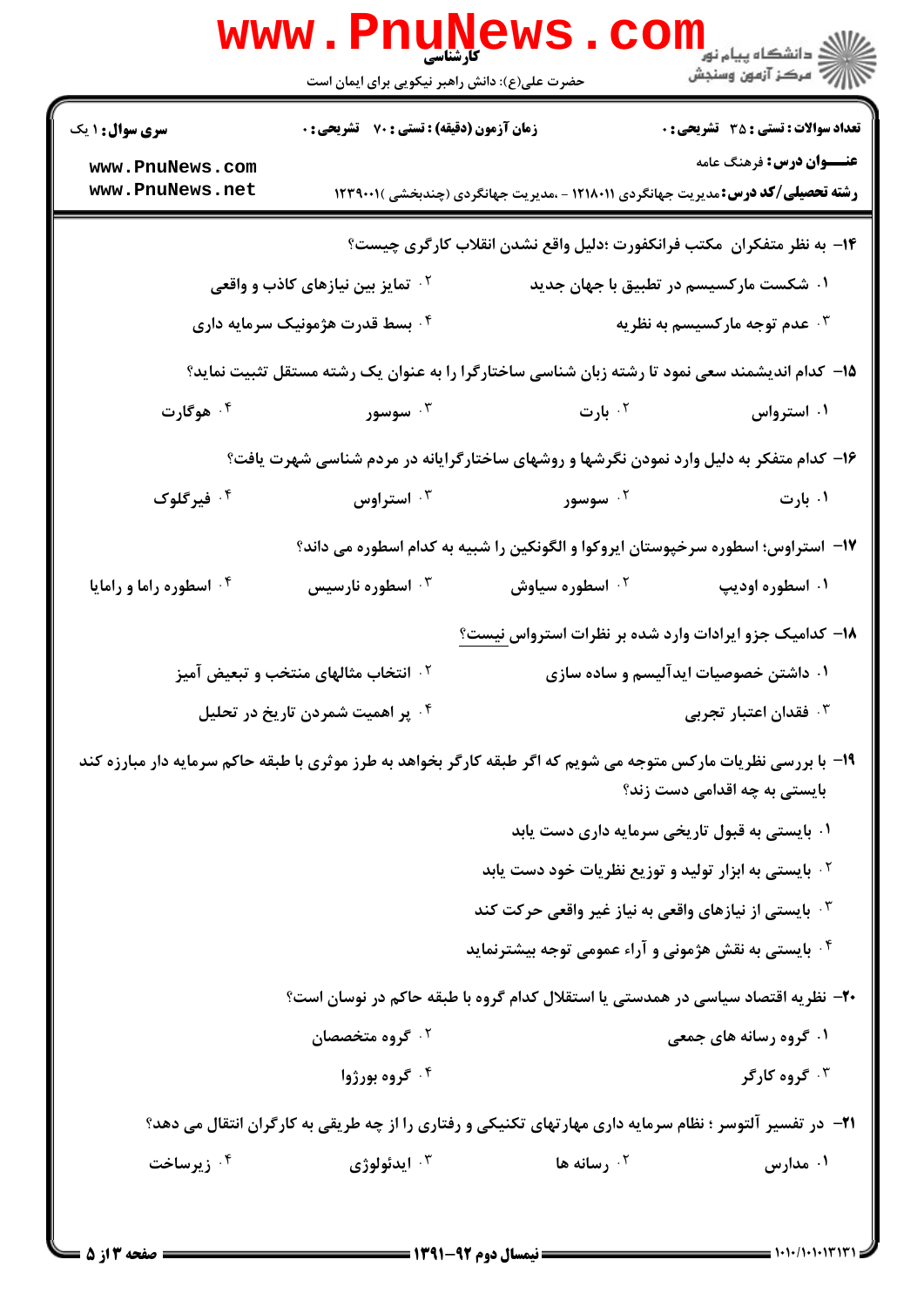|                                                             | <b>www.PnuNews</b><br><b>کارشناسی</b><br>حضرت علی(ع): دانش راهبر نیکویی برای ایمان است |                               | ر دانشگاه پيام نور <mark>−</mark><br>ار∕* مرکز آزمون وسنجش                                                                |
|-------------------------------------------------------------|----------------------------------------------------------------------------------------|-------------------------------|---------------------------------------------------------------------------------------------------------------------------|
| <b>سری سوال : ۱ یک</b>                                      | <b>زمان آزمون (دقیقه) : تستی : 70 گشریحی : 0</b>                                       |                               | <b>تعداد سوالات : تستی : 35 - تشریحی : 0</b>                                                                              |
| www.PnuNews.com<br>www.PnuNews.net                          |                                                                                        |                               | <b>عنـــوان درس:</b> فرهنگ عامه<br><b>رشته تحصیلی/کد درس:</b> مدیریت جهانگردی ۱۲۱۸۰۱۱ - ،مدیریت جهانگردی (چندبخشی )۲۳۹۰۰۱ |
|                                                             |                                                                                        |                               | <b>۲۲</b> – به اعتقاد آلتوسر؛ ایدئولوژی از کدام عامل نشات می گیرد؟                                                        |
| ۰۴ روش تولید                                                | ۰۳ طبقه نخبه                                                                           | <b>۲. تفکر انسانی</b>         | ۰۱ روساخت                                                                                                                 |
|                                                             |                                                                                        |                               | ۲۳– کدامیک جزو انتقادات وارد شده بر نظریات آلتوسر نیست؟                                                                   |
|                                                             | ۰ <sup>۲</sup> موفقیت در گریز از جبر اقتصادی                                           |                               | ۰۱ نادیده گرفتن تضاد                                                                                                      |
|                                                             | ۰۴ انتزاعی بودن                                                                        |                               | ۰ <sup>۳</sup> کارگردگرایی                                                                                                |
| ۲۴- به نظر گرامشی ؛دلیل عدم موفقیت قیامهای طبقه کارگر چیست؟ |                                                                                        |                               |                                                                                                                           |
|                                                             | <sup>۲ .</sup> قدرت زیاد هژمونی سوسیالیسم                                              |                               | ۰۱ عدم توجه به مبارزات اقتصادی                                                                                            |
|                                                             | ۰۴ قدرت هژمونی طبقه بورژوا                                                             |                               | ه عدم توجه به مبارزات طبقاتی $\cdot$                                                                                      |
|                                                             |                                                                                        |                               | ۲۵– تعریف فرهنگ عامه به کشمکش های بر سر هژمونی در درون موسسات جامعه مدنی از تعاریف کدام متفکر در مورد<br>فرهنگ عامه است؟  |
| ۰۴ آلتوسر                                                   | ۰ <sup>۳</sup> بتی فریدان                                                              | <sup>۲.</sup> گرامشی          | ۰۱ استراوس                                                                                                                |
|                                                             |                                                                                        |                               | ۲۶– تاکمن ؛ فنای نمادین زنان را با کدام نظریه دیگر در ارتباط می داند؟                                                     |
|                                                             | <sup>۲</sup> ۰ نظریه تقسیم کار جنسی                                                    |                               | ۰۱ نظریه پدر سالاری                                                                                                       |
|                                                             | ۰۴ نظریه بازتاب                                                                        |                               | نطريه تحليل كمى $\cdot^{\mathsf{y}}$                                                                                      |
|                                                             |                                                                                        |                               | ٢٧- استفاده از تحلیل محتوایی به عنوان روش تحقیق ، جزو کدام دسته از انواع فمنیسم محسوب می شود؟                             |
| ۰۴ فمنیسم نماگرا                                            | فمنيسم سوسيال $\cdot$ "                                                                | <sup>٢</sup> ٠ فمنيسم ليبرال  | ۰۱ فمنیسم رادیکال                                                                                                         |
|                                                             |                                                                                        |                               | ۲۸- کدام نوع فمنیسم علاوه بر جنسیت به نحلیل طبقاتی و شرایط اقتصادی زنان نیز توجه دارد؟                                    |
| ۰۴ فمنیسم نمادگرا                                           | فمنيسم ليبرال $\cdot^{\texttt{v}}$                                                     | ۰ <sup>۲</sup> فمنیسم رادیکال | ۰۱ فمنيسم سوسيال                                                                                                          |
|                                                             |                                                                                        |                               | <b>۲۹</b> - کدام گزینه جزو رمزهای مجله جکی نیست؟                                                                          |
| ۰۴ رمز لحظه شادکامی                                         | ۰ <sup>۳</sup> رمز موسیقی پاپ                                                          | ۰۲ رمز حیطه شخصی              | ۰۱ رمز مد                                                                                                                 |
|                                                             |                                                                                        |                               | <b>۳۰</b> - فریزر ؛ در بررسی فمنیسم از کدام سبک استفاده برده است؟                                                         |
| ۰۴ سبک گفتمان                                               | ۰ <sup>۳</sup> سبک کارکردگرا                                                           | ۰ <sup>۲</sup> سبک مدرن       | ۰۱ سبک پست مدرن                                                                                                           |
|                                                             |                                                                                        |                               |                                                                                                                           |
|                                                             |                                                                                        |                               |                                                                                                                           |

 $= 1.1 - (1 - 1.171)$